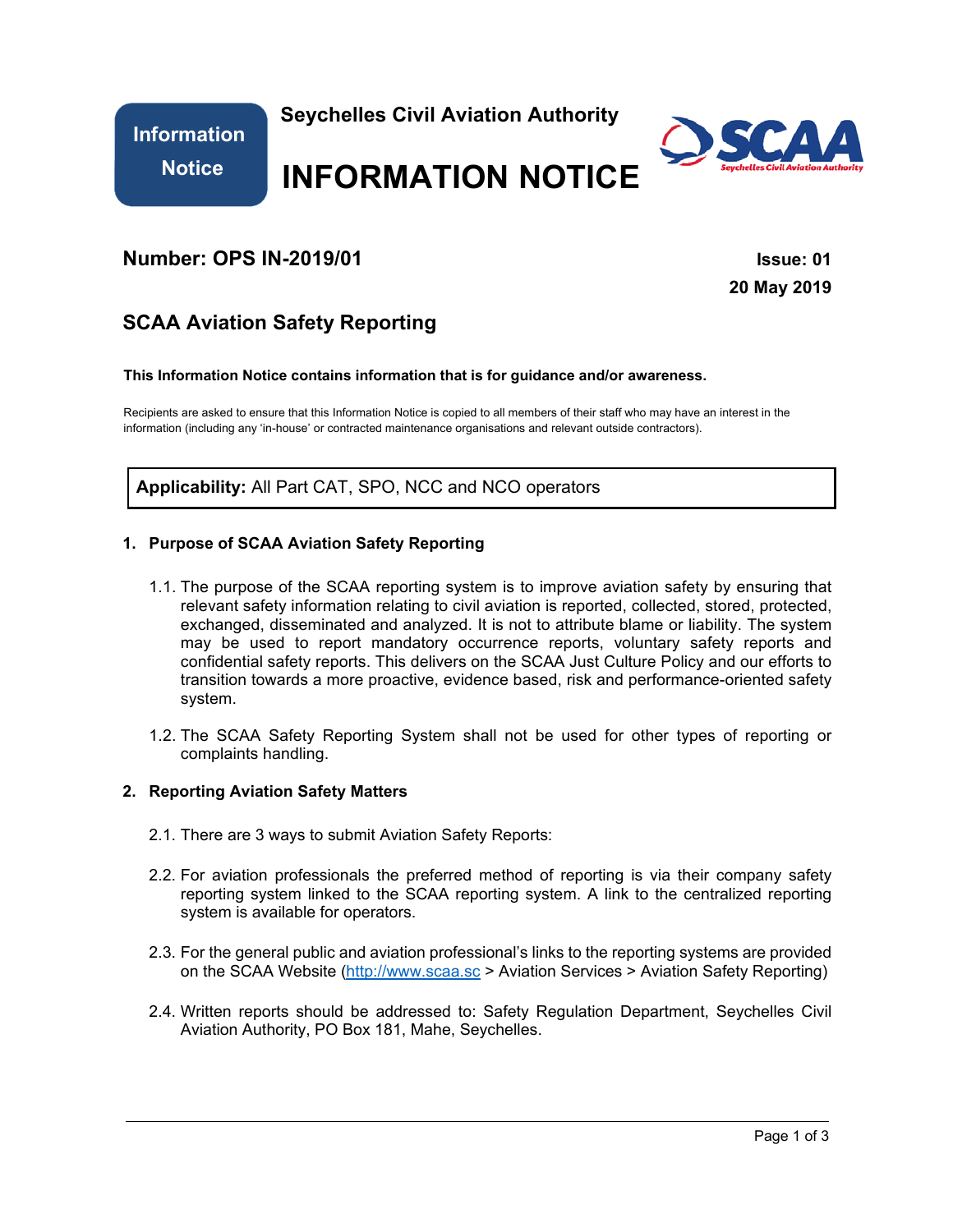## **3. Levels of Safety Reporting**

- 3.1. Mandatory Occurrence Reporting. Please refer to GEN 2017/02/001 issued February 2017 for a list of classifying occurrences in civil aviation to be mandatorily reported. If you are reporting individual capacity, make sure that you have submitted a mandatory occurrence report to your operator/company.
- 3.2. Voluntary Safety Reporting. Voluntary Safety Reports should be reported in the same format as MOR's. All reports are triaged and prioritised individually, processed and analysed together. Voluntary reports are classed as occurrences not captured by the mandatory reporting system or other safety related information which is perceived by the reporter as an actual potential hazard to aviation safety.

Voluntary reporting moves us from a reactive process towards a proactive process, helping us identify safety concerns and allowing safety improvement measures to be implemented before they escalate.

3.3. Confidential Safety Reporting. The SCAA has a confidential Safety Reporting system in place to enable individuals to voluntarily report to the SCAA alleged malpractices and irregularities in the field of aviation safety, without having to fear that their action may have adverse consequences for their person. Such reports may be submitted by any individual reporting in their personal capacity.

#### **4. Frequently Asked Questions**

- 4.1. Should I report this occurrence? If ever unsure if something is mandatory to report, please report anyway, particularly if you feel that others could learn from your report. This could prevent someone else from getting hurt or worse. Any submitted report that is not mandatory is classified then as a voluntary report. This will indicate a good reporting culture.
- 4.2. Will I receive a copy of my report? You will receive a PDF copy of your report by email and have the option to copy your report to others of your choosing. This email and PDF also act as confirmation that your report has been filed so if they are not received it is important that you contact us by email at smda@scaa.sc
- 4.3. How do I provide follow up actions, information, attachments and any corrections/changes to a report? Click on either "Submit an Aviation Professional Report" or "Submit a General Public Report" above and depending on which portal you used for submitting your initial report, using the full report number and the unique report code, you can upload further information and attachments and make any corrections or changes. You will then receive an email and a PDF copy of the revised report as confirmation that it has been filed. If you are unable to access the report again, additional information, attachments, corrections and changes please contact us by email on  $\frac{\text{smda@sca.sc}}{\text{smda@sca.sc}}$  and quote the relevant report number and unique report code.
- 4.4. What happens next? All reports are reviewed when submitted. Some reports are selected for further investigation to ensure all lessons have been identified and appropriate actions have been taken. If your report is confidential you may indicate this by selection on the reporting form.